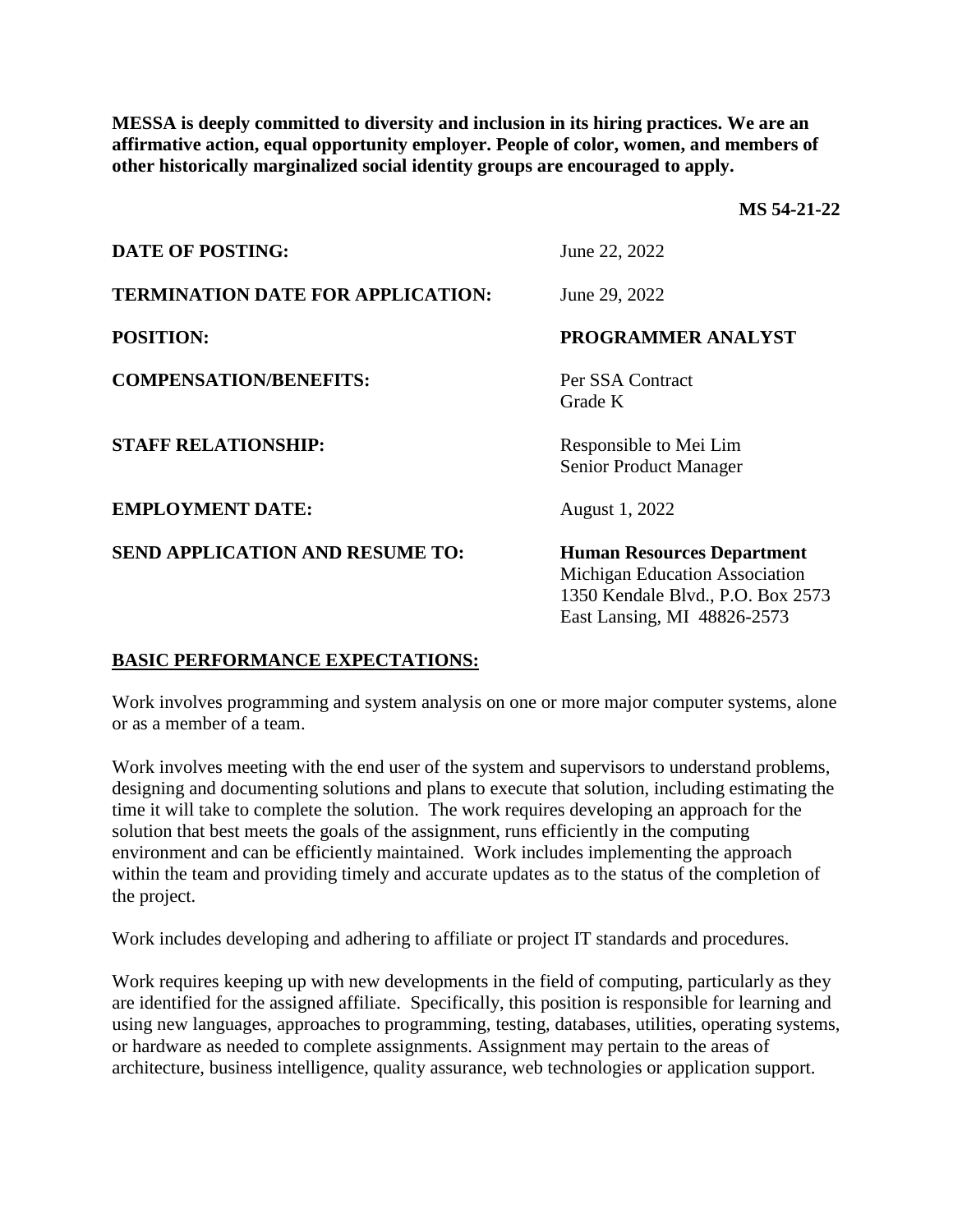# **BASIC PERFORMANCE EXPECTATIONS** *(continued)***:**

This job requires the ability to establish and maintain effective working relationships with members and leaders, as well as staff and management.

### **ASSIGNED DUTIES:**

Application Development:

- Analyze, design, develop, document, test, implement and maintain applications.
- Examples of applications include those that are developed in-house, externally or hosted; interfaces between systems, mobile platforms and third-party packages.
- Design, develop and maintain application databases. Provide database administration support.
- Research and evaluate solutions for the design of computer applications. Participate in feasibility studies.
- Review business specifications and jointly determine requirements to address changing business needs. Present and document possible solutions based on both business and technical considerations taking into account factors such as functionality, business logic, usability and user experience, to subject matter experts, end users and management.
- Develop specifications for programs and answer questions related to technology on new systems or system enhancements.
- Provide training and guidance to ITSS team members, end users and managers on the use of applications.

Quality Assurance and Testing:

- Develop testing strategies to ensure quality and usability of applications.
- Perform all testing required to ensure the system delivered to the user meets the user's expectations and specifications.
- Unit test applications or automate tests according to specifications and acceptance criteria to ensure quality of applications.
- Participate in code reviews, retrospectives and recommend changes for improvement.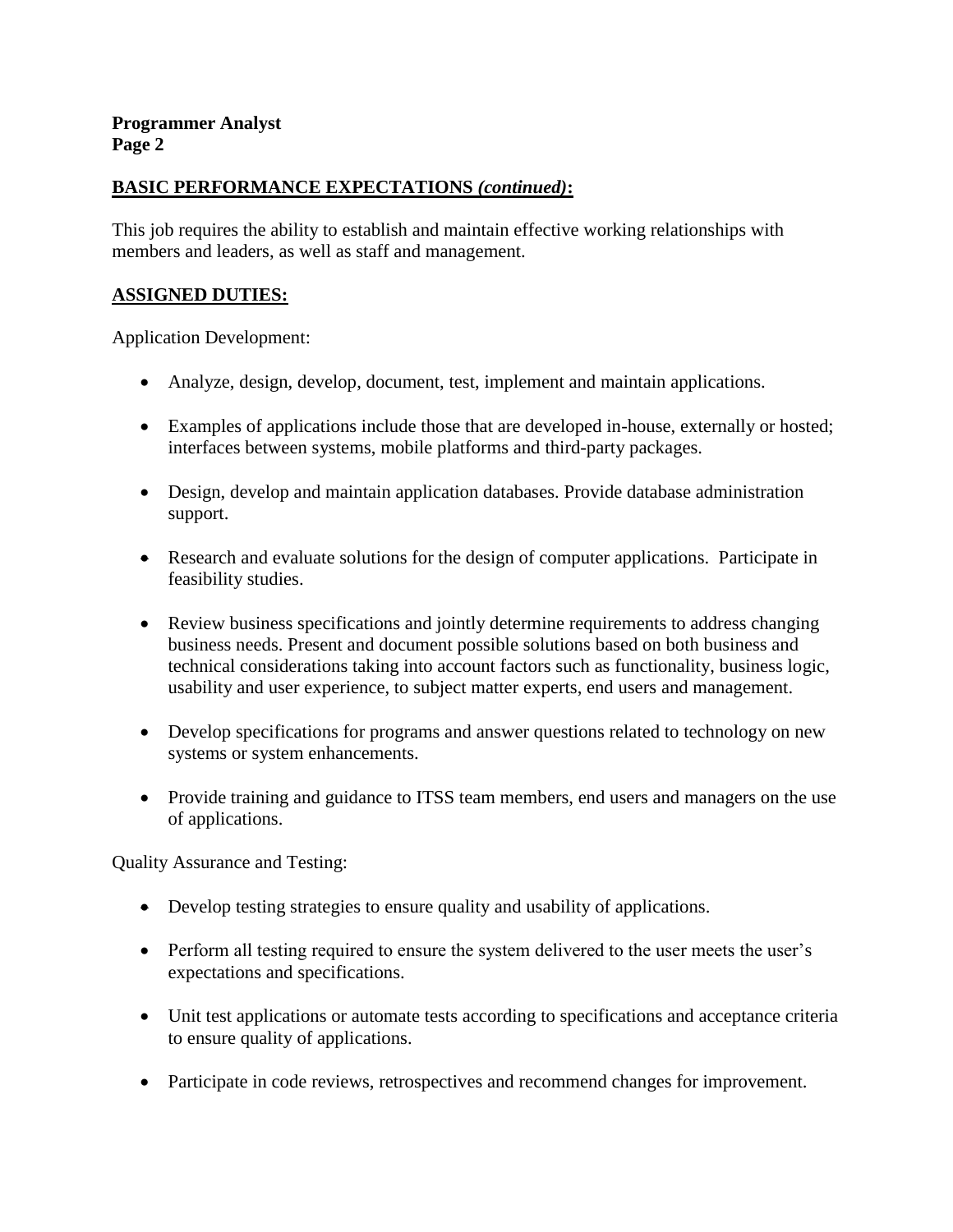### **ASSIGNED DUTIES** *(continued)***:**

• Provide testing assistance to end users and managers as needed to ensure testing is thorough and reduces the risk of errors or disruptions to other end users, members and outside vendors.

#### Additionally:

- Work collaboratively with team members and clients.
- Participate in the evolution of best practices, standard, methodologies and policies as it relates to software development.
- Maintain records of time spent on assigned tasks and provide information as required for payroll and other administrative purposes.
- Orient and mentor new or less experienced team members.
- Prepare and make presentations on various IT related topics to other staff members.
- Acquire knowledge of the terminology and services of the affiliate(s). Represent the affiliate(s) at assigned IT user group meetings and conferences.
- Perform other job-related duties as assigned from time to time.

## **MINIMUM QUALIFICATIONS:**

Education and experience

Bachelor degree in computer science or information systems, or

Bachelor degree and formal study in computer science including programming, systems development, database theory, and application development and two years of recent programming experience, or

Associate degree in computer programming, information systems or equivalent and four years of recent programming experience including, but not limited to structured programming or object oriented applications and web development.

Knowledge of current hardware, software, operating systems, databases, languages, and utilities.

Demonstrated ability to design, develop, test, document, and support computer applications.